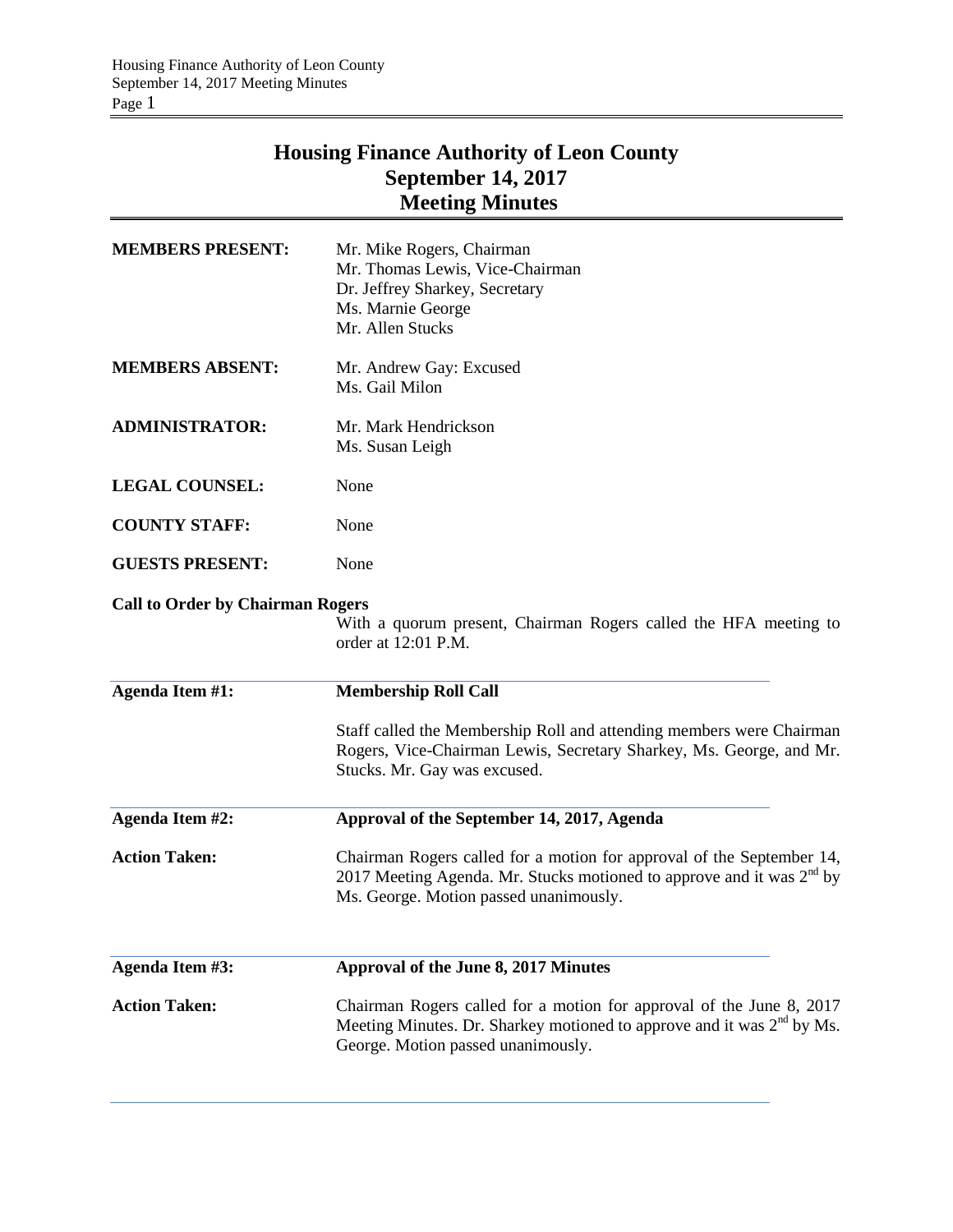| Agenda Item #4          | <b>Public Comment</b>   |
|-------------------------|-------------------------|
| <b>Action Taken:</b>    | No public comment.      |
| Agenda Item #5A $\&$ 5B | <b>Financial Report</b> |

Mr. Hendrickson presented a report on HFA finances. A discussion took place on the timing of resolving the status of all DPA loans. Mr. Hendrickson stated that the research and status should be finalized within six months.

| <b>Action Taken</b> | Mr. Stucks motioned to accept the August 31, 2017 Financial Statement, |
|---------------------|------------------------------------------------------------------------|
|                     | and was $2nd$ by Ms. George. Motion passed unanimously.                |

#### **Agenda Item #5C Fiscal Year 2017-2018 HFA Budget**

Mr. Hendrickson presented the FY 17-18 HFA Budget, as recommended by the Finance Committee. A discussion followed on potential revenue for the HFA, including bond transactions and the Orange Avenue Redevelopment activity.

| <b>Action Taken</b> |  | Mr. Stucks motioned to accept the HFA's FY 17-18 Budget, as        |  |  |  |  |
|---------------------|--|--------------------------------------------------------------------|--|--|--|--|
|                     |  | recommended by the Finance Committee, and was $2nd$ by Ms. George. |  |  |  |  |
|                     |  | Motion passed unanimously.                                         |  |  |  |  |

| Agenda Item #6A: | <b>Emergency Repair Program</b> |
|------------------|---------------------------------|
|                  |                                 |

Mr. Hendrickson reported that the administration of the program by the County would be part of an MOU, to be presented by the County to the HFA in October.

| <b>Action Taken:</b> | No action necessary. |
|----------------------|----------------------|
|                      |                      |

**Agenda Item #6B: Real Estate Activity**

Mr. Hendrickson stated that no activity had been reported by the County.

Action Taken: No Action Required

## **Agenda Item #6C: Future Role of the HFA & SBA Prime Account Investment**

Mr. Hendrickson presented an update on the status of implementing the transition plan for the HFA's independent status. He stated that the SBA required all investors in the Prime system to pass a resolution authorizing participation.

Action Taken: Mr. Stucks motioned to approve the Resolution authorizing the HFA's participation in the SBA Prime Account, and it was seconded by Ms. George. Motion passed unanimously.